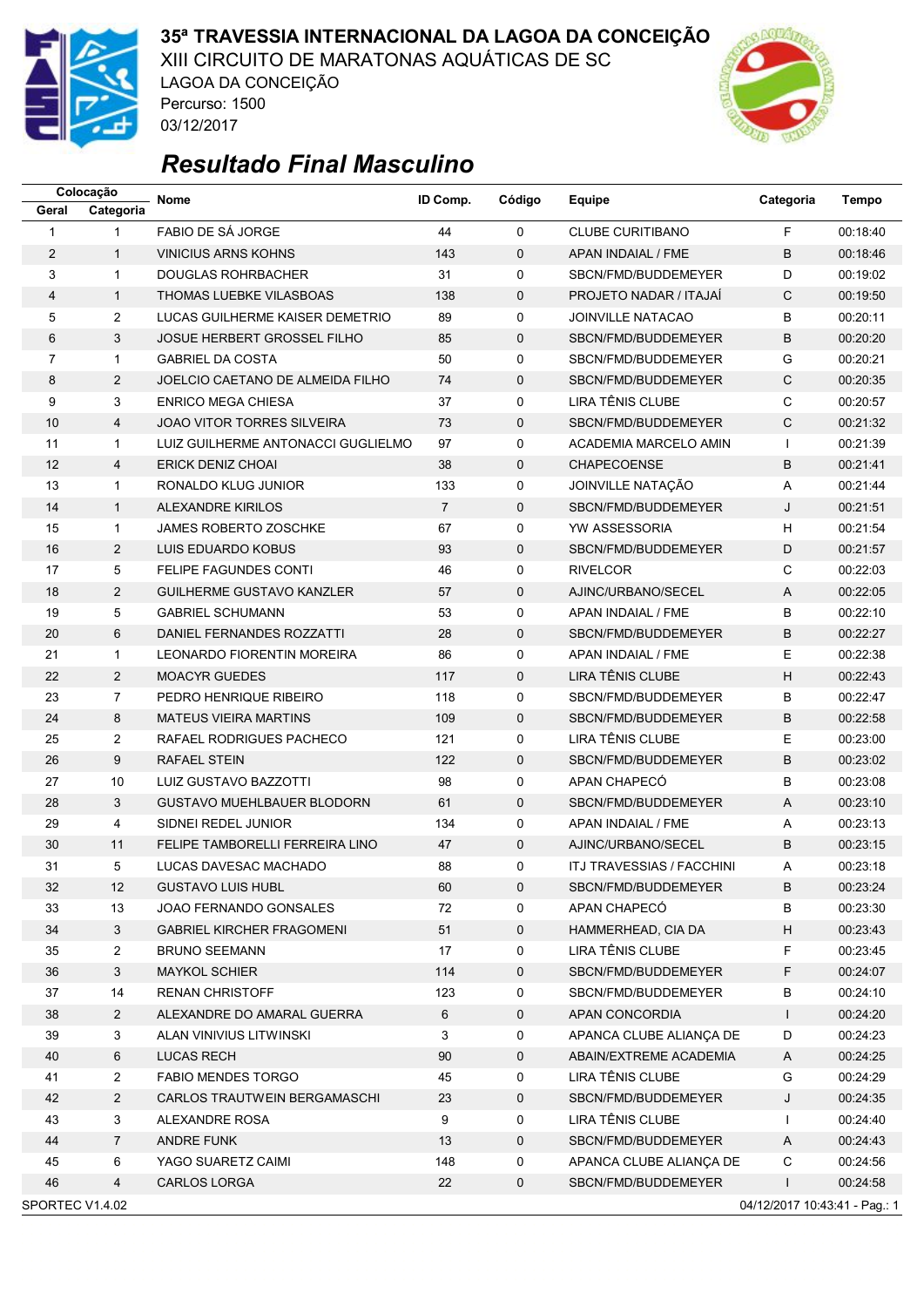

03/12/2017

### **35ª TRAVESSIA INTERNACIONAL DA LAGOA DA CONCEIÇÃO**

XIII CIRCUITO DE MARATONAS AQUÁTICAS DE SC LAGOA DA CONCEIÇÃO Percurso: 1500



## *Resultado Final Masculino*

| 8<br>47<br><b>ARTHUR BRETZKE</b><br>15<br>$\mathbf 0$<br>00:25:05<br>SBCN/FMD/BUDDEMEYER<br>A<br>B<br>48<br>15<br>THIAGO ALEXANDRE DE OLIVEIRA<br>136<br>$\mathbf 0$<br>APAN CHAPECO<br>00:25:07<br>3<br>G<br>00:25:10<br>49<br>70<br>0<br>ACADEMIA MARCELO AMIN<br><b>JOAO AMIN</b><br>3<br>5<br>CÁSSIO SÁ<br>J<br>00:25:17<br>50<br>ALEXANDRE D'AVILA DA CUNHA<br>$\mathbf 0$<br>16<br>B<br>51<br>126<br>0<br>APAN INDAIAL / FME<br>00:25:29<br>RICARDO SADI LAMB<br>LIRA TÊNIS CLUBE<br>B<br>52<br>17<br><b>MARCELO MUELLER AMIN</b><br>99<br>$\mathbf 0$<br>00:25:32<br>LIRA TÊNIS CLUBE<br>53<br><b>CYRANO NETTO BRASIL</b><br>26<br>0<br>L<br>00:25:33<br>$\mathbf{1}$<br>54<br>$\mathbf{1}$<br><b>MARCOS BUDDEMEYER</b><br>106<br>$\mathbf 0$<br>SBCN/FMD/BUDDEMEYER<br>Κ<br>00:25:36<br>F<br>LIRA TÊNIS CLUBE<br>0<br>00:25:39<br>55<br>4<br>THALES CAVALLAZZI DA SILVA<br>135<br>LIRA TÊNIS CLUBE<br>5<br>$\mathbf{I}$<br>00:25:44<br>56<br>CARLOS EDUARDO FERRARI CARDOSO<br>19<br>$\mathbf 0$<br>LIRA TÊNIS CLUBE<br>57<br>00:25:46<br>4<br>WALBERTO DE AZEVEDO SOUZA JUNIOR<br>146<br>0<br>н<br>SBCN/FMD/BUDDEMEYER<br>G<br>00:25:56<br>58<br>4<br>ANDERSON CLEITON FRANZ<br>12<br>$\mathbf 0$<br>$\overline{2}$<br>LIRA TÊNIS CLUBE<br>59<br>RODRIGO ARRUDA MEIRELES<br>129<br>0<br>Г<br>00:26:11<br>5<br>JOAO BATISTA COELHO JÚNIOR<br>G<br>00:26:26<br>60<br>71<br>$\mathbf 0$<br><b>IMBITUBA TRAVESSIAS</b><br>18<br><b>GABRIEL POLINI EGER BONATTO</b><br>52<br>B<br>00:26:32<br>61<br>0<br>APAN INDAIAL / FME<br>62<br>9<br>ARTHUR JOSÉ ARNS KOHNS<br>16<br>$\mathbf 0$<br>00:26:50<br>APAN INDAIAL / FME<br>A<br>6<br><b>FABIO AMARAL TOFFOLI</b><br>42<br><b>TREINO TRAVESSIAS</b><br>00:26:58<br>63<br>0<br>$\mathbf{I}$<br><b>LIRA TÊNIS CLUBE</b><br>$\overline{7}$<br>ROBERTO DIAS JUNIOR<br>00:27:04<br>64<br>127<br>$\mathbf 0$<br>$\mathbf{I}$<br>WILLIAM CÉSAR ZIEMBIKIEWICZ<br>65<br>6<br>147<br>SBCN/FMD/BUDDEMEYER<br>G<br>00:27:12<br>0<br>66<br>8<br>48<br>$\mathbf 0$<br>JOINVILLE NATAÇÃO<br>$\mathbf{I}$<br>00:27:14<br><b>FERNANDO ZIMMERMANN</b><br>F<br>5<br>ALAN DIEGO SCHREINER<br>$\overline{2}$<br>SBCN/FMD/BUDDEMEYER<br>00:27:17<br>67<br>0<br>$\overline{7}$<br>62<br>$\mathbf 0$<br><b>JUST RUN</b><br>G<br>00:27:26<br>68<br><b>GUSTAVO RICARDO SCHUTZ</b><br>5<br>H<br>131<br>0<br>00:27:36<br>69<br>ROGERIO DIAS ALVES DA SILVA<br><b>TREINO TRAVESSIAS</b><br>F<br>6<br>$\mathbf 0$<br><b>BODYSULL</b><br>70<br><b>CARLOS GUILHERME BAUM</b><br>20<br>00:27:43<br>PARALÍMPICOS KRONA FT<br>P<br>$\mathbf{1}$<br>$\mathbf 0$<br>00:28:08<br>71<br><b>UBIRAJARA THOMAZELLI</b><br>140<br>LIRA TÊNIS CLUBE<br>F<br>72<br>$\overline{7}$<br>00:28:10<br>THOMAS AUGUSTO DAMO RANZI<br>137<br>$\mathbf 0$<br>73<br>9<br>125<br>$\mathbf 0$<br><b>LONDRINA - AREL</b><br>00:28:16<br>RICARDO NAGAMINE COSTANZI<br>$\mathbf{I}$<br>3<br>74<br><b>JORGE ANTONIO JORGE</b><br>75<br>$\mathbf 0$<br><b>CLUBE CURITIBANO</b><br>Г<br>00:28:34<br>75<br>8<br>104<br><b>GANA TRAVESSIAS</b><br>G<br>00:28:38<br><b>MARCOS ANTONIO BENINCA</b><br>0<br>6<br>H<br>00:28:53<br>76<br><b>MARCELO TASCHEK</b><br>102<br>$\mathbf 0$<br>SBCN/FMD/BUDDEMEYER<br>55<br>00:29:27<br>77<br>4<br><b>GERALDO HENRIQUE SCHEFFER</b><br>0<br>CIRCULO MILITAR DO PARANÁ<br>L<br>LIRA TÊNIS CLUBE<br>MARKUS ALPERSTEDT<br>00:29:33<br>78<br>9<br>108<br>0<br>G<br>79<br>MARCOS ANDRÉ MACHADO<br>103<br>ITJ TRAVESSIAS / FACCHINI<br>00:29:37<br>10<br>G<br>0<br>80<br>19<br>59<br>$\mathsf 0$<br>В<br>00:29:42<br><b>GUSTAVO FRIEDRICH JAKOBI</b><br>APANCA CLUBE ALIANCA DE<br>JOINVILLE NATAÇÃO<br>В<br>81<br>20<br><b>VINICIUS FERNANDES VIEIRA</b><br>144<br>0<br>00:29:55<br><b>BALNEÁRIO PICARRAS</b><br>E<br>82<br>3<br><b>MATHEUS NOGUEIRA AQUINO</b><br>0<br>110<br>00:29:57<br>83<br>30<br>SBCN/FMD/BUDDEMEYER<br>E<br>00:30:01<br>4<br>DJONATHAM KRATSCH<br>0<br>B<br>84<br>21<br><b>GUILHERME LUIZ SUTILLE</b><br>58<br>$\mathbf 0$<br>APAN CHAPECÓ<br>00:30:05<br>85<br>$\overline{2}$<br>111<br>CIRCULO MILITAR DO PARANÁ<br>Κ<br><b>MAURICIO JORDAN</b><br>0<br>00:30:07<br>86<br>10<br>EURICO ANTONIO MENDES<br>39<br>$\mathbf 0$<br>AJINC/URBANO/SECEL<br>$\mathsf{I}$<br>00:30:14<br>87<br>5<br>EDU STEFFEN FILHO<br>34<br>0<br>WINNER-LAGES-SC<br>L<br>00:30:17<br>88<br>11<br>EVANDRO BAUM<br>40<br>$\mathbf 0$<br>SBCN/FMD/BUDDEMEYER<br>$\mathbf{I}$<br>00:30:20<br>89<br>22<br>ANTHONY ALISSON DE SOUZA<br>14<br>0<br>APANCA CLUBE ALIANÇA DE<br>В<br>00:30:28<br>90<br>5<br><b>EDUARDO FERNANDES</b><br>$\mathbf 0$<br><b>IMBITUBA TRAVESSIAS</b><br>E<br>00:31:03<br>35<br>F<br>91<br>8<br>29<br>DIEGO CURY ZANOTTO<br>0<br><b>FORÇA VEGANA</b><br>00:31:18<br>G<br>11<br>$\pmb{0}$<br>92<br>LUIS FERNANDO DE SOUZA<br>94<br>WINNER-LAGES-SC<br>00:31:20<br>SPORTEC V1.4.02<br>04/12/2017 10:43:41 - Pag.: 2 |       | Colocação | <b>Nome</b> | ID Comp. | Código | Equipe | Categoria | <b>Tempo</b> |
|------------------------------------------------------------------------------------------------------------------------------------------------------------------------------------------------------------------------------------------------------------------------------------------------------------------------------------------------------------------------------------------------------------------------------------------------------------------------------------------------------------------------------------------------------------------------------------------------------------------------------------------------------------------------------------------------------------------------------------------------------------------------------------------------------------------------------------------------------------------------------------------------------------------------------------------------------------------------------------------------------------------------------------------------------------------------------------------------------------------------------------------------------------------------------------------------------------------------------------------------------------------------------------------------------------------------------------------------------------------------------------------------------------------------------------------------------------------------------------------------------------------------------------------------------------------------------------------------------------------------------------------------------------------------------------------------------------------------------------------------------------------------------------------------------------------------------------------------------------------------------------------------------------------------------------------------------------------------------------------------------------------------------------------------------------------------------------------------------------------------------------------------------------------------------------------------------------------------------------------------------------------------------------------------------------------------------------------------------------------------------------------------------------------------------------------------------------------------------------------------------------------------------------------------------------------------------------------------------------------------------------------------------------------------------------------------------------------------------------------------------------------------------------------------------------------------------------------------------------------------------------------------------------------------------------------------------------------------------------------------------------------------------------------------------------------------------------------------------------------------------------------------------------------------------------------------------------------------------------------------------------------------------------------------------------------------------------------------------------------------------------------------------------------------------------------------------------------------------------------------------------------------------------------------------------------------------------------------------------------------------------------------------------------------------------------------------------------------------------------------------------------------------------------------------------------------------------------------------------------------------------------------------------------------------------------------------------------------------------------------------------------------------------------------------------------------------------------------------------------------------------------------------------------------------------------------------------------------------------------------------------------------------------------------------------------------------------------------------------------------------------------------------------------------------------------------------------------------------------------------------------------------------------------------------------------------------------------------------------------------------------------------------------------------------------------------------------------------------------------------------------------------------------------------------------------------------------------------------------|-------|-----------|-------------|----------|--------|--------|-----------|--------------|
|                                                                                                                                                                                                                                                                                                                                                                                                                                                                                                                                                                                                                                                                                                                                                                                                                                                                                                                                                                                                                                                                                                                                                                                                                                                                                                                                                                                                                                                                                                                                                                                                                                                                                                                                                                                                                                                                                                                                                                                                                                                                                                                                                                                                                                                                                                                                                                                                                                                                                                                                                                                                                                                                                                                                                                                                                                                                                                                                                                                                                                                                                                                                                                                                                                                                                                                                                                                                                                                                                                                                                                                                                                                                                                                                                                                                                                                                                                                                                                                                                                                                                                                                                                                                                                                                                                                                                                                                                                                                                                                                                                                                                                                                                                                                                                                                                                                            | Geral | Categoria |             |          |        |        |           |              |
|                                                                                                                                                                                                                                                                                                                                                                                                                                                                                                                                                                                                                                                                                                                                                                                                                                                                                                                                                                                                                                                                                                                                                                                                                                                                                                                                                                                                                                                                                                                                                                                                                                                                                                                                                                                                                                                                                                                                                                                                                                                                                                                                                                                                                                                                                                                                                                                                                                                                                                                                                                                                                                                                                                                                                                                                                                                                                                                                                                                                                                                                                                                                                                                                                                                                                                                                                                                                                                                                                                                                                                                                                                                                                                                                                                                                                                                                                                                                                                                                                                                                                                                                                                                                                                                                                                                                                                                                                                                                                                                                                                                                                                                                                                                                                                                                                                                            |       |           |             |          |        |        |           |              |
|                                                                                                                                                                                                                                                                                                                                                                                                                                                                                                                                                                                                                                                                                                                                                                                                                                                                                                                                                                                                                                                                                                                                                                                                                                                                                                                                                                                                                                                                                                                                                                                                                                                                                                                                                                                                                                                                                                                                                                                                                                                                                                                                                                                                                                                                                                                                                                                                                                                                                                                                                                                                                                                                                                                                                                                                                                                                                                                                                                                                                                                                                                                                                                                                                                                                                                                                                                                                                                                                                                                                                                                                                                                                                                                                                                                                                                                                                                                                                                                                                                                                                                                                                                                                                                                                                                                                                                                                                                                                                                                                                                                                                                                                                                                                                                                                                                                            |       |           |             |          |        |        |           |              |
|                                                                                                                                                                                                                                                                                                                                                                                                                                                                                                                                                                                                                                                                                                                                                                                                                                                                                                                                                                                                                                                                                                                                                                                                                                                                                                                                                                                                                                                                                                                                                                                                                                                                                                                                                                                                                                                                                                                                                                                                                                                                                                                                                                                                                                                                                                                                                                                                                                                                                                                                                                                                                                                                                                                                                                                                                                                                                                                                                                                                                                                                                                                                                                                                                                                                                                                                                                                                                                                                                                                                                                                                                                                                                                                                                                                                                                                                                                                                                                                                                                                                                                                                                                                                                                                                                                                                                                                                                                                                                                                                                                                                                                                                                                                                                                                                                                                            |       |           |             |          |        |        |           |              |
|                                                                                                                                                                                                                                                                                                                                                                                                                                                                                                                                                                                                                                                                                                                                                                                                                                                                                                                                                                                                                                                                                                                                                                                                                                                                                                                                                                                                                                                                                                                                                                                                                                                                                                                                                                                                                                                                                                                                                                                                                                                                                                                                                                                                                                                                                                                                                                                                                                                                                                                                                                                                                                                                                                                                                                                                                                                                                                                                                                                                                                                                                                                                                                                                                                                                                                                                                                                                                                                                                                                                                                                                                                                                                                                                                                                                                                                                                                                                                                                                                                                                                                                                                                                                                                                                                                                                                                                                                                                                                                                                                                                                                                                                                                                                                                                                                                                            |       |           |             |          |        |        |           |              |
|                                                                                                                                                                                                                                                                                                                                                                                                                                                                                                                                                                                                                                                                                                                                                                                                                                                                                                                                                                                                                                                                                                                                                                                                                                                                                                                                                                                                                                                                                                                                                                                                                                                                                                                                                                                                                                                                                                                                                                                                                                                                                                                                                                                                                                                                                                                                                                                                                                                                                                                                                                                                                                                                                                                                                                                                                                                                                                                                                                                                                                                                                                                                                                                                                                                                                                                                                                                                                                                                                                                                                                                                                                                                                                                                                                                                                                                                                                                                                                                                                                                                                                                                                                                                                                                                                                                                                                                                                                                                                                                                                                                                                                                                                                                                                                                                                                                            |       |           |             |          |        |        |           |              |
|                                                                                                                                                                                                                                                                                                                                                                                                                                                                                                                                                                                                                                                                                                                                                                                                                                                                                                                                                                                                                                                                                                                                                                                                                                                                                                                                                                                                                                                                                                                                                                                                                                                                                                                                                                                                                                                                                                                                                                                                                                                                                                                                                                                                                                                                                                                                                                                                                                                                                                                                                                                                                                                                                                                                                                                                                                                                                                                                                                                                                                                                                                                                                                                                                                                                                                                                                                                                                                                                                                                                                                                                                                                                                                                                                                                                                                                                                                                                                                                                                                                                                                                                                                                                                                                                                                                                                                                                                                                                                                                                                                                                                                                                                                                                                                                                                                                            |       |           |             |          |        |        |           |              |
|                                                                                                                                                                                                                                                                                                                                                                                                                                                                                                                                                                                                                                                                                                                                                                                                                                                                                                                                                                                                                                                                                                                                                                                                                                                                                                                                                                                                                                                                                                                                                                                                                                                                                                                                                                                                                                                                                                                                                                                                                                                                                                                                                                                                                                                                                                                                                                                                                                                                                                                                                                                                                                                                                                                                                                                                                                                                                                                                                                                                                                                                                                                                                                                                                                                                                                                                                                                                                                                                                                                                                                                                                                                                                                                                                                                                                                                                                                                                                                                                                                                                                                                                                                                                                                                                                                                                                                                                                                                                                                                                                                                                                                                                                                                                                                                                                                                            |       |           |             |          |        |        |           |              |
|                                                                                                                                                                                                                                                                                                                                                                                                                                                                                                                                                                                                                                                                                                                                                                                                                                                                                                                                                                                                                                                                                                                                                                                                                                                                                                                                                                                                                                                                                                                                                                                                                                                                                                                                                                                                                                                                                                                                                                                                                                                                                                                                                                                                                                                                                                                                                                                                                                                                                                                                                                                                                                                                                                                                                                                                                                                                                                                                                                                                                                                                                                                                                                                                                                                                                                                                                                                                                                                                                                                                                                                                                                                                                                                                                                                                                                                                                                                                                                                                                                                                                                                                                                                                                                                                                                                                                                                                                                                                                                                                                                                                                                                                                                                                                                                                                                                            |       |           |             |          |        |        |           |              |
|                                                                                                                                                                                                                                                                                                                                                                                                                                                                                                                                                                                                                                                                                                                                                                                                                                                                                                                                                                                                                                                                                                                                                                                                                                                                                                                                                                                                                                                                                                                                                                                                                                                                                                                                                                                                                                                                                                                                                                                                                                                                                                                                                                                                                                                                                                                                                                                                                                                                                                                                                                                                                                                                                                                                                                                                                                                                                                                                                                                                                                                                                                                                                                                                                                                                                                                                                                                                                                                                                                                                                                                                                                                                                                                                                                                                                                                                                                                                                                                                                                                                                                                                                                                                                                                                                                                                                                                                                                                                                                                                                                                                                                                                                                                                                                                                                                                            |       |           |             |          |        |        |           |              |
|                                                                                                                                                                                                                                                                                                                                                                                                                                                                                                                                                                                                                                                                                                                                                                                                                                                                                                                                                                                                                                                                                                                                                                                                                                                                                                                                                                                                                                                                                                                                                                                                                                                                                                                                                                                                                                                                                                                                                                                                                                                                                                                                                                                                                                                                                                                                                                                                                                                                                                                                                                                                                                                                                                                                                                                                                                                                                                                                                                                                                                                                                                                                                                                                                                                                                                                                                                                                                                                                                                                                                                                                                                                                                                                                                                                                                                                                                                                                                                                                                                                                                                                                                                                                                                                                                                                                                                                                                                                                                                                                                                                                                                                                                                                                                                                                                                                            |       |           |             |          |        |        |           |              |
|                                                                                                                                                                                                                                                                                                                                                                                                                                                                                                                                                                                                                                                                                                                                                                                                                                                                                                                                                                                                                                                                                                                                                                                                                                                                                                                                                                                                                                                                                                                                                                                                                                                                                                                                                                                                                                                                                                                                                                                                                                                                                                                                                                                                                                                                                                                                                                                                                                                                                                                                                                                                                                                                                                                                                                                                                                                                                                                                                                                                                                                                                                                                                                                                                                                                                                                                                                                                                                                                                                                                                                                                                                                                                                                                                                                                                                                                                                                                                                                                                                                                                                                                                                                                                                                                                                                                                                                                                                                                                                                                                                                                                                                                                                                                                                                                                                                            |       |           |             |          |        |        |           |              |
|                                                                                                                                                                                                                                                                                                                                                                                                                                                                                                                                                                                                                                                                                                                                                                                                                                                                                                                                                                                                                                                                                                                                                                                                                                                                                                                                                                                                                                                                                                                                                                                                                                                                                                                                                                                                                                                                                                                                                                                                                                                                                                                                                                                                                                                                                                                                                                                                                                                                                                                                                                                                                                                                                                                                                                                                                                                                                                                                                                                                                                                                                                                                                                                                                                                                                                                                                                                                                                                                                                                                                                                                                                                                                                                                                                                                                                                                                                                                                                                                                                                                                                                                                                                                                                                                                                                                                                                                                                                                                                                                                                                                                                                                                                                                                                                                                                                            |       |           |             |          |        |        |           |              |
|                                                                                                                                                                                                                                                                                                                                                                                                                                                                                                                                                                                                                                                                                                                                                                                                                                                                                                                                                                                                                                                                                                                                                                                                                                                                                                                                                                                                                                                                                                                                                                                                                                                                                                                                                                                                                                                                                                                                                                                                                                                                                                                                                                                                                                                                                                                                                                                                                                                                                                                                                                                                                                                                                                                                                                                                                                                                                                                                                                                                                                                                                                                                                                                                                                                                                                                                                                                                                                                                                                                                                                                                                                                                                                                                                                                                                                                                                                                                                                                                                                                                                                                                                                                                                                                                                                                                                                                                                                                                                                                                                                                                                                                                                                                                                                                                                                                            |       |           |             |          |        |        |           |              |
|                                                                                                                                                                                                                                                                                                                                                                                                                                                                                                                                                                                                                                                                                                                                                                                                                                                                                                                                                                                                                                                                                                                                                                                                                                                                                                                                                                                                                                                                                                                                                                                                                                                                                                                                                                                                                                                                                                                                                                                                                                                                                                                                                                                                                                                                                                                                                                                                                                                                                                                                                                                                                                                                                                                                                                                                                                                                                                                                                                                                                                                                                                                                                                                                                                                                                                                                                                                                                                                                                                                                                                                                                                                                                                                                                                                                                                                                                                                                                                                                                                                                                                                                                                                                                                                                                                                                                                                                                                                                                                                                                                                                                                                                                                                                                                                                                                                            |       |           |             |          |        |        |           |              |
|                                                                                                                                                                                                                                                                                                                                                                                                                                                                                                                                                                                                                                                                                                                                                                                                                                                                                                                                                                                                                                                                                                                                                                                                                                                                                                                                                                                                                                                                                                                                                                                                                                                                                                                                                                                                                                                                                                                                                                                                                                                                                                                                                                                                                                                                                                                                                                                                                                                                                                                                                                                                                                                                                                                                                                                                                                                                                                                                                                                                                                                                                                                                                                                                                                                                                                                                                                                                                                                                                                                                                                                                                                                                                                                                                                                                                                                                                                                                                                                                                                                                                                                                                                                                                                                                                                                                                                                                                                                                                                                                                                                                                                                                                                                                                                                                                                                            |       |           |             |          |        |        |           |              |
|                                                                                                                                                                                                                                                                                                                                                                                                                                                                                                                                                                                                                                                                                                                                                                                                                                                                                                                                                                                                                                                                                                                                                                                                                                                                                                                                                                                                                                                                                                                                                                                                                                                                                                                                                                                                                                                                                                                                                                                                                                                                                                                                                                                                                                                                                                                                                                                                                                                                                                                                                                                                                                                                                                                                                                                                                                                                                                                                                                                                                                                                                                                                                                                                                                                                                                                                                                                                                                                                                                                                                                                                                                                                                                                                                                                                                                                                                                                                                                                                                                                                                                                                                                                                                                                                                                                                                                                                                                                                                                                                                                                                                                                                                                                                                                                                                                                            |       |           |             |          |        |        |           |              |
|                                                                                                                                                                                                                                                                                                                                                                                                                                                                                                                                                                                                                                                                                                                                                                                                                                                                                                                                                                                                                                                                                                                                                                                                                                                                                                                                                                                                                                                                                                                                                                                                                                                                                                                                                                                                                                                                                                                                                                                                                                                                                                                                                                                                                                                                                                                                                                                                                                                                                                                                                                                                                                                                                                                                                                                                                                                                                                                                                                                                                                                                                                                                                                                                                                                                                                                                                                                                                                                                                                                                                                                                                                                                                                                                                                                                                                                                                                                                                                                                                                                                                                                                                                                                                                                                                                                                                                                                                                                                                                                                                                                                                                                                                                                                                                                                                                                            |       |           |             |          |        |        |           |              |
|                                                                                                                                                                                                                                                                                                                                                                                                                                                                                                                                                                                                                                                                                                                                                                                                                                                                                                                                                                                                                                                                                                                                                                                                                                                                                                                                                                                                                                                                                                                                                                                                                                                                                                                                                                                                                                                                                                                                                                                                                                                                                                                                                                                                                                                                                                                                                                                                                                                                                                                                                                                                                                                                                                                                                                                                                                                                                                                                                                                                                                                                                                                                                                                                                                                                                                                                                                                                                                                                                                                                                                                                                                                                                                                                                                                                                                                                                                                                                                                                                                                                                                                                                                                                                                                                                                                                                                                                                                                                                                                                                                                                                                                                                                                                                                                                                                                            |       |           |             |          |        |        |           |              |
|                                                                                                                                                                                                                                                                                                                                                                                                                                                                                                                                                                                                                                                                                                                                                                                                                                                                                                                                                                                                                                                                                                                                                                                                                                                                                                                                                                                                                                                                                                                                                                                                                                                                                                                                                                                                                                                                                                                                                                                                                                                                                                                                                                                                                                                                                                                                                                                                                                                                                                                                                                                                                                                                                                                                                                                                                                                                                                                                                                                                                                                                                                                                                                                                                                                                                                                                                                                                                                                                                                                                                                                                                                                                                                                                                                                                                                                                                                                                                                                                                                                                                                                                                                                                                                                                                                                                                                                                                                                                                                                                                                                                                                                                                                                                                                                                                                                            |       |           |             |          |        |        |           |              |
|                                                                                                                                                                                                                                                                                                                                                                                                                                                                                                                                                                                                                                                                                                                                                                                                                                                                                                                                                                                                                                                                                                                                                                                                                                                                                                                                                                                                                                                                                                                                                                                                                                                                                                                                                                                                                                                                                                                                                                                                                                                                                                                                                                                                                                                                                                                                                                                                                                                                                                                                                                                                                                                                                                                                                                                                                                                                                                                                                                                                                                                                                                                                                                                                                                                                                                                                                                                                                                                                                                                                                                                                                                                                                                                                                                                                                                                                                                                                                                                                                                                                                                                                                                                                                                                                                                                                                                                                                                                                                                                                                                                                                                                                                                                                                                                                                                                            |       |           |             |          |        |        |           |              |
|                                                                                                                                                                                                                                                                                                                                                                                                                                                                                                                                                                                                                                                                                                                                                                                                                                                                                                                                                                                                                                                                                                                                                                                                                                                                                                                                                                                                                                                                                                                                                                                                                                                                                                                                                                                                                                                                                                                                                                                                                                                                                                                                                                                                                                                                                                                                                                                                                                                                                                                                                                                                                                                                                                                                                                                                                                                                                                                                                                                                                                                                                                                                                                                                                                                                                                                                                                                                                                                                                                                                                                                                                                                                                                                                                                                                                                                                                                                                                                                                                                                                                                                                                                                                                                                                                                                                                                                                                                                                                                                                                                                                                                                                                                                                                                                                                                                            |       |           |             |          |        |        |           |              |
|                                                                                                                                                                                                                                                                                                                                                                                                                                                                                                                                                                                                                                                                                                                                                                                                                                                                                                                                                                                                                                                                                                                                                                                                                                                                                                                                                                                                                                                                                                                                                                                                                                                                                                                                                                                                                                                                                                                                                                                                                                                                                                                                                                                                                                                                                                                                                                                                                                                                                                                                                                                                                                                                                                                                                                                                                                                                                                                                                                                                                                                                                                                                                                                                                                                                                                                                                                                                                                                                                                                                                                                                                                                                                                                                                                                                                                                                                                                                                                                                                                                                                                                                                                                                                                                                                                                                                                                                                                                                                                                                                                                                                                                                                                                                                                                                                                                            |       |           |             |          |        |        |           |              |
|                                                                                                                                                                                                                                                                                                                                                                                                                                                                                                                                                                                                                                                                                                                                                                                                                                                                                                                                                                                                                                                                                                                                                                                                                                                                                                                                                                                                                                                                                                                                                                                                                                                                                                                                                                                                                                                                                                                                                                                                                                                                                                                                                                                                                                                                                                                                                                                                                                                                                                                                                                                                                                                                                                                                                                                                                                                                                                                                                                                                                                                                                                                                                                                                                                                                                                                                                                                                                                                                                                                                                                                                                                                                                                                                                                                                                                                                                                                                                                                                                                                                                                                                                                                                                                                                                                                                                                                                                                                                                                                                                                                                                                                                                                                                                                                                                                                            |       |           |             |          |        |        |           |              |
|                                                                                                                                                                                                                                                                                                                                                                                                                                                                                                                                                                                                                                                                                                                                                                                                                                                                                                                                                                                                                                                                                                                                                                                                                                                                                                                                                                                                                                                                                                                                                                                                                                                                                                                                                                                                                                                                                                                                                                                                                                                                                                                                                                                                                                                                                                                                                                                                                                                                                                                                                                                                                                                                                                                                                                                                                                                                                                                                                                                                                                                                                                                                                                                                                                                                                                                                                                                                                                                                                                                                                                                                                                                                                                                                                                                                                                                                                                                                                                                                                                                                                                                                                                                                                                                                                                                                                                                                                                                                                                                                                                                                                                                                                                                                                                                                                                                            |       |           |             |          |        |        |           |              |
|                                                                                                                                                                                                                                                                                                                                                                                                                                                                                                                                                                                                                                                                                                                                                                                                                                                                                                                                                                                                                                                                                                                                                                                                                                                                                                                                                                                                                                                                                                                                                                                                                                                                                                                                                                                                                                                                                                                                                                                                                                                                                                                                                                                                                                                                                                                                                                                                                                                                                                                                                                                                                                                                                                                                                                                                                                                                                                                                                                                                                                                                                                                                                                                                                                                                                                                                                                                                                                                                                                                                                                                                                                                                                                                                                                                                                                                                                                                                                                                                                                                                                                                                                                                                                                                                                                                                                                                                                                                                                                                                                                                                                                                                                                                                                                                                                                                            |       |           |             |          |        |        |           |              |
|                                                                                                                                                                                                                                                                                                                                                                                                                                                                                                                                                                                                                                                                                                                                                                                                                                                                                                                                                                                                                                                                                                                                                                                                                                                                                                                                                                                                                                                                                                                                                                                                                                                                                                                                                                                                                                                                                                                                                                                                                                                                                                                                                                                                                                                                                                                                                                                                                                                                                                                                                                                                                                                                                                                                                                                                                                                                                                                                                                                                                                                                                                                                                                                                                                                                                                                                                                                                                                                                                                                                                                                                                                                                                                                                                                                                                                                                                                                                                                                                                                                                                                                                                                                                                                                                                                                                                                                                                                                                                                                                                                                                                                                                                                                                                                                                                                                            |       |           |             |          |        |        |           |              |
|                                                                                                                                                                                                                                                                                                                                                                                                                                                                                                                                                                                                                                                                                                                                                                                                                                                                                                                                                                                                                                                                                                                                                                                                                                                                                                                                                                                                                                                                                                                                                                                                                                                                                                                                                                                                                                                                                                                                                                                                                                                                                                                                                                                                                                                                                                                                                                                                                                                                                                                                                                                                                                                                                                                                                                                                                                                                                                                                                                                                                                                                                                                                                                                                                                                                                                                                                                                                                                                                                                                                                                                                                                                                                                                                                                                                                                                                                                                                                                                                                                                                                                                                                                                                                                                                                                                                                                                                                                                                                                                                                                                                                                                                                                                                                                                                                                                            |       |           |             |          |        |        |           |              |
|                                                                                                                                                                                                                                                                                                                                                                                                                                                                                                                                                                                                                                                                                                                                                                                                                                                                                                                                                                                                                                                                                                                                                                                                                                                                                                                                                                                                                                                                                                                                                                                                                                                                                                                                                                                                                                                                                                                                                                                                                                                                                                                                                                                                                                                                                                                                                                                                                                                                                                                                                                                                                                                                                                                                                                                                                                                                                                                                                                                                                                                                                                                                                                                                                                                                                                                                                                                                                                                                                                                                                                                                                                                                                                                                                                                                                                                                                                                                                                                                                                                                                                                                                                                                                                                                                                                                                                                                                                                                                                                                                                                                                                                                                                                                                                                                                                                            |       |           |             |          |        |        |           |              |
|                                                                                                                                                                                                                                                                                                                                                                                                                                                                                                                                                                                                                                                                                                                                                                                                                                                                                                                                                                                                                                                                                                                                                                                                                                                                                                                                                                                                                                                                                                                                                                                                                                                                                                                                                                                                                                                                                                                                                                                                                                                                                                                                                                                                                                                                                                                                                                                                                                                                                                                                                                                                                                                                                                                                                                                                                                                                                                                                                                                                                                                                                                                                                                                                                                                                                                                                                                                                                                                                                                                                                                                                                                                                                                                                                                                                                                                                                                                                                                                                                                                                                                                                                                                                                                                                                                                                                                                                                                                                                                                                                                                                                                                                                                                                                                                                                                                            |       |           |             |          |        |        |           |              |
|                                                                                                                                                                                                                                                                                                                                                                                                                                                                                                                                                                                                                                                                                                                                                                                                                                                                                                                                                                                                                                                                                                                                                                                                                                                                                                                                                                                                                                                                                                                                                                                                                                                                                                                                                                                                                                                                                                                                                                                                                                                                                                                                                                                                                                                                                                                                                                                                                                                                                                                                                                                                                                                                                                                                                                                                                                                                                                                                                                                                                                                                                                                                                                                                                                                                                                                                                                                                                                                                                                                                                                                                                                                                                                                                                                                                                                                                                                                                                                                                                                                                                                                                                                                                                                                                                                                                                                                                                                                                                                                                                                                                                                                                                                                                                                                                                                                            |       |           |             |          |        |        |           |              |
|                                                                                                                                                                                                                                                                                                                                                                                                                                                                                                                                                                                                                                                                                                                                                                                                                                                                                                                                                                                                                                                                                                                                                                                                                                                                                                                                                                                                                                                                                                                                                                                                                                                                                                                                                                                                                                                                                                                                                                                                                                                                                                                                                                                                                                                                                                                                                                                                                                                                                                                                                                                                                                                                                                                                                                                                                                                                                                                                                                                                                                                                                                                                                                                                                                                                                                                                                                                                                                                                                                                                                                                                                                                                                                                                                                                                                                                                                                                                                                                                                                                                                                                                                                                                                                                                                                                                                                                                                                                                                                                                                                                                                                                                                                                                                                                                                                                            |       |           |             |          |        |        |           |              |
|                                                                                                                                                                                                                                                                                                                                                                                                                                                                                                                                                                                                                                                                                                                                                                                                                                                                                                                                                                                                                                                                                                                                                                                                                                                                                                                                                                                                                                                                                                                                                                                                                                                                                                                                                                                                                                                                                                                                                                                                                                                                                                                                                                                                                                                                                                                                                                                                                                                                                                                                                                                                                                                                                                                                                                                                                                                                                                                                                                                                                                                                                                                                                                                                                                                                                                                                                                                                                                                                                                                                                                                                                                                                                                                                                                                                                                                                                                                                                                                                                                                                                                                                                                                                                                                                                                                                                                                                                                                                                                                                                                                                                                                                                                                                                                                                                                                            |       |           |             |          |        |        |           |              |
|                                                                                                                                                                                                                                                                                                                                                                                                                                                                                                                                                                                                                                                                                                                                                                                                                                                                                                                                                                                                                                                                                                                                                                                                                                                                                                                                                                                                                                                                                                                                                                                                                                                                                                                                                                                                                                                                                                                                                                                                                                                                                                                                                                                                                                                                                                                                                                                                                                                                                                                                                                                                                                                                                                                                                                                                                                                                                                                                                                                                                                                                                                                                                                                                                                                                                                                                                                                                                                                                                                                                                                                                                                                                                                                                                                                                                                                                                                                                                                                                                                                                                                                                                                                                                                                                                                                                                                                                                                                                                                                                                                                                                                                                                                                                                                                                                                                            |       |           |             |          |        |        |           |              |
|                                                                                                                                                                                                                                                                                                                                                                                                                                                                                                                                                                                                                                                                                                                                                                                                                                                                                                                                                                                                                                                                                                                                                                                                                                                                                                                                                                                                                                                                                                                                                                                                                                                                                                                                                                                                                                                                                                                                                                                                                                                                                                                                                                                                                                                                                                                                                                                                                                                                                                                                                                                                                                                                                                                                                                                                                                                                                                                                                                                                                                                                                                                                                                                                                                                                                                                                                                                                                                                                                                                                                                                                                                                                                                                                                                                                                                                                                                                                                                                                                                                                                                                                                                                                                                                                                                                                                                                                                                                                                                                                                                                                                                                                                                                                                                                                                                                            |       |           |             |          |        |        |           |              |
|                                                                                                                                                                                                                                                                                                                                                                                                                                                                                                                                                                                                                                                                                                                                                                                                                                                                                                                                                                                                                                                                                                                                                                                                                                                                                                                                                                                                                                                                                                                                                                                                                                                                                                                                                                                                                                                                                                                                                                                                                                                                                                                                                                                                                                                                                                                                                                                                                                                                                                                                                                                                                                                                                                                                                                                                                                                                                                                                                                                                                                                                                                                                                                                                                                                                                                                                                                                                                                                                                                                                                                                                                                                                                                                                                                                                                                                                                                                                                                                                                                                                                                                                                                                                                                                                                                                                                                                                                                                                                                                                                                                                                                                                                                                                                                                                                                                            |       |           |             |          |        |        |           |              |
|                                                                                                                                                                                                                                                                                                                                                                                                                                                                                                                                                                                                                                                                                                                                                                                                                                                                                                                                                                                                                                                                                                                                                                                                                                                                                                                                                                                                                                                                                                                                                                                                                                                                                                                                                                                                                                                                                                                                                                                                                                                                                                                                                                                                                                                                                                                                                                                                                                                                                                                                                                                                                                                                                                                                                                                                                                                                                                                                                                                                                                                                                                                                                                                                                                                                                                                                                                                                                                                                                                                                                                                                                                                                                                                                                                                                                                                                                                                                                                                                                                                                                                                                                                                                                                                                                                                                                                                                                                                                                                                                                                                                                                                                                                                                                                                                                                                            |       |           |             |          |        |        |           |              |
|                                                                                                                                                                                                                                                                                                                                                                                                                                                                                                                                                                                                                                                                                                                                                                                                                                                                                                                                                                                                                                                                                                                                                                                                                                                                                                                                                                                                                                                                                                                                                                                                                                                                                                                                                                                                                                                                                                                                                                                                                                                                                                                                                                                                                                                                                                                                                                                                                                                                                                                                                                                                                                                                                                                                                                                                                                                                                                                                                                                                                                                                                                                                                                                                                                                                                                                                                                                                                                                                                                                                                                                                                                                                                                                                                                                                                                                                                                                                                                                                                                                                                                                                                                                                                                                                                                                                                                                                                                                                                                                                                                                                                                                                                                                                                                                                                                                            |       |           |             |          |        |        |           |              |
|                                                                                                                                                                                                                                                                                                                                                                                                                                                                                                                                                                                                                                                                                                                                                                                                                                                                                                                                                                                                                                                                                                                                                                                                                                                                                                                                                                                                                                                                                                                                                                                                                                                                                                                                                                                                                                                                                                                                                                                                                                                                                                                                                                                                                                                                                                                                                                                                                                                                                                                                                                                                                                                                                                                                                                                                                                                                                                                                                                                                                                                                                                                                                                                                                                                                                                                                                                                                                                                                                                                                                                                                                                                                                                                                                                                                                                                                                                                                                                                                                                                                                                                                                                                                                                                                                                                                                                                                                                                                                                                                                                                                                                                                                                                                                                                                                                                            |       |           |             |          |        |        |           |              |
|                                                                                                                                                                                                                                                                                                                                                                                                                                                                                                                                                                                                                                                                                                                                                                                                                                                                                                                                                                                                                                                                                                                                                                                                                                                                                                                                                                                                                                                                                                                                                                                                                                                                                                                                                                                                                                                                                                                                                                                                                                                                                                                                                                                                                                                                                                                                                                                                                                                                                                                                                                                                                                                                                                                                                                                                                                                                                                                                                                                                                                                                                                                                                                                                                                                                                                                                                                                                                                                                                                                                                                                                                                                                                                                                                                                                                                                                                                                                                                                                                                                                                                                                                                                                                                                                                                                                                                                                                                                                                                                                                                                                                                                                                                                                                                                                                                                            |       |           |             |          |        |        |           |              |
|                                                                                                                                                                                                                                                                                                                                                                                                                                                                                                                                                                                                                                                                                                                                                                                                                                                                                                                                                                                                                                                                                                                                                                                                                                                                                                                                                                                                                                                                                                                                                                                                                                                                                                                                                                                                                                                                                                                                                                                                                                                                                                                                                                                                                                                                                                                                                                                                                                                                                                                                                                                                                                                                                                                                                                                                                                                                                                                                                                                                                                                                                                                                                                                                                                                                                                                                                                                                                                                                                                                                                                                                                                                                                                                                                                                                                                                                                                                                                                                                                                                                                                                                                                                                                                                                                                                                                                                                                                                                                                                                                                                                                                                                                                                                                                                                                                                            |       |           |             |          |        |        |           |              |
|                                                                                                                                                                                                                                                                                                                                                                                                                                                                                                                                                                                                                                                                                                                                                                                                                                                                                                                                                                                                                                                                                                                                                                                                                                                                                                                                                                                                                                                                                                                                                                                                                                                                                                                                                                                                                                                                                                                                                                                                                                                                                                                                                                                                                                                                                                                                                                                                                                                                                                                                                                                                                                                                                                                                                                                                                                                                                                                                                                                                                                                                                                                                                                                                                                                                                                                                                                                                                                                                                                                                                                                                                                                                                                                                                                                                                                                                                                                                                                                                                                                                                                                                                                                                                                                                                                                                                                                                                                                                                                                                                                                                                                                                                                                                                                                                                                                            |       |           |             |          |        |        |           |              |
|                                                                                                                                                                                                                                                                                                                                                                                                                                                                                                                                                                                                                                                                                                                                                                                                                                                                                                                                                                                                                                                                                                                                                                                                                                                                                                                                                                                                                                                                                                                                                                                                                                                                                                                                                                                                                                                                                                                                                                                                                                                                                                                                                                                                                                                                                                                                                                                                                                                                                                                                                                                                                                                                                                                                                                                                                                                                                                                                                                                                                                                                                                                                                                                                                                                                                                                                                                                                                                                                                                                                                                                                                                                                                                                                                                                                                                                                                                                                                                                                                                                                                                                                                                                                                                                                                                                                                                                                                                                                                                                                                                                                                                                                                                                                                                                                                                                            |       |           |             |          |        |        |           |              |
|                                                                                                                                                                                                                                                                                                                                                                                                                                                                                                                                                                                                                                                                                                                                                                                                                                                                                                                                                                                                                                                                                                                                                                                                                                                                                                                                                                                                                                                                                                                                                                                                                                                                                                                                                                                                                                                                                                                                                                                                                                                                                                                                                                                                                                                                                                                                                                                                                                                                                                                                                                                                                                                                                                                                                                                                                                                                                                                                                                                                                                                                                                                                                                                                                                                                                                                                                                                                                                                                                                                                                                                                                                                                                                                                                                                                                                                                                                                                                                                                                                                                                                                                                                                                                                                                                                                                                                                                                                                                                                                                                                                                                                                                                                                                                                                                                                                            |       |           |             |          |        |        |           |              |
|                                                                                                                                                                                                                                                                                                                                                                                                                                                                                                                                                                                                                                                                                                                                                                                                                                                                                                                                                                                                                                                                                                                                                                                                                                                                                                                                                                                                                                                                                                                                                                                                                                                                                                                                                                                                                                                                                                                                                                                                                                                                                                                                                                                                                                                                                                                                                                                                                                                                                                                                                                                                                                                                                                                                                                                                                                                                                                                                                                                                                                                                                                                                                                                                                                                                                                                                                                                                                                                                                                                                                                                                                                                                                                                                                                                                                                                                                                                                                                                                                                                                                                                                                                                                                                                                                                                                                                                                                                                                                                                                                                                                                                                                                                                                                                                                                                                            |       |           |             |          |        |        |           |              |
|                                                                                                                                                                                                                                                                                                                                                                                                                                                                                                                                                                                                                                                                                                                                                                                                                                                                                                                                                                                                                                                                                                                                                                                                                                                                                                                                                                                                                                                                                                                                                                                                                                                                                                                                                                                                                                                                                                                                                                                                                                                                                                                                                                                                                                                                                                                                                                                                                                                                                                                                                                                                                                                                                                                                                                                                                                                                                                                                                                                                                                                                                                                                                                                                                                                                                                                                                                                                                                                                                                                                                                                                                                                                                                                                                                                                                                                                                                                                                                                                                                                                                                                                                                                                                                                                                                                                                                                                                                                                                                                                                                                                                                                                                                                                                                                                                                                            |       |           |             |          |        |        |           |              |
|                                                                                                                                                                                                                                                                                                                                                                                                                                                                                                                                                                                                                                                                                                                                                                                                                                                                                                                                                                                                                                                                                                                                                                                                                                                                                                                                                                                                                                                                                                                                                                                                                                                                                                                                                                                                                                                                                                                                                                                                                                                                                                                                                                                                                                                                                                                                                                                                                                                                                                                                                                                                                                                                                                                                                                                                                                                                                                                                                                                                                                                                                                                                                                                                                                                                                                                                                                                                                                                                                                                                                                                                                                                                                                                                                                                                                                                                                                                                                                                                                                                                                                                                                                                                                                                                                                                                                                                                                                                                                                                                                                                                                                                                                                                                                                                                                                                            |       |           |             |          |        |        |           |              |
|                                                                                                                                                                                                                                                                                                                                                                                                                                                                                                                                                                                                                                                                                                                                                                                                                                                                                                                                                                                                                                                                                                                                                                                                                                                                                                                                                                                                                                                                                                                                                                                                                                                                                                                                                                                                                                                                                                                                                                                                                                                                                                                                                                                                                                                                                                                                                                                                                                                                                                                                                                                                                                                                                                                                                                                                                                                                                                                                                                                                                                                                                                                                                                                                                                                                                                                                                                                                                                                                                                                                                                                                                                                                                                                                                                                                                                                                                                                                                                                                                                                                                                                                                                                                                                                                                                                                                                                                                                                                                                                                                                                                                                                                                                                                                                                                                                                            |       |           |             |          |        |        |           |              |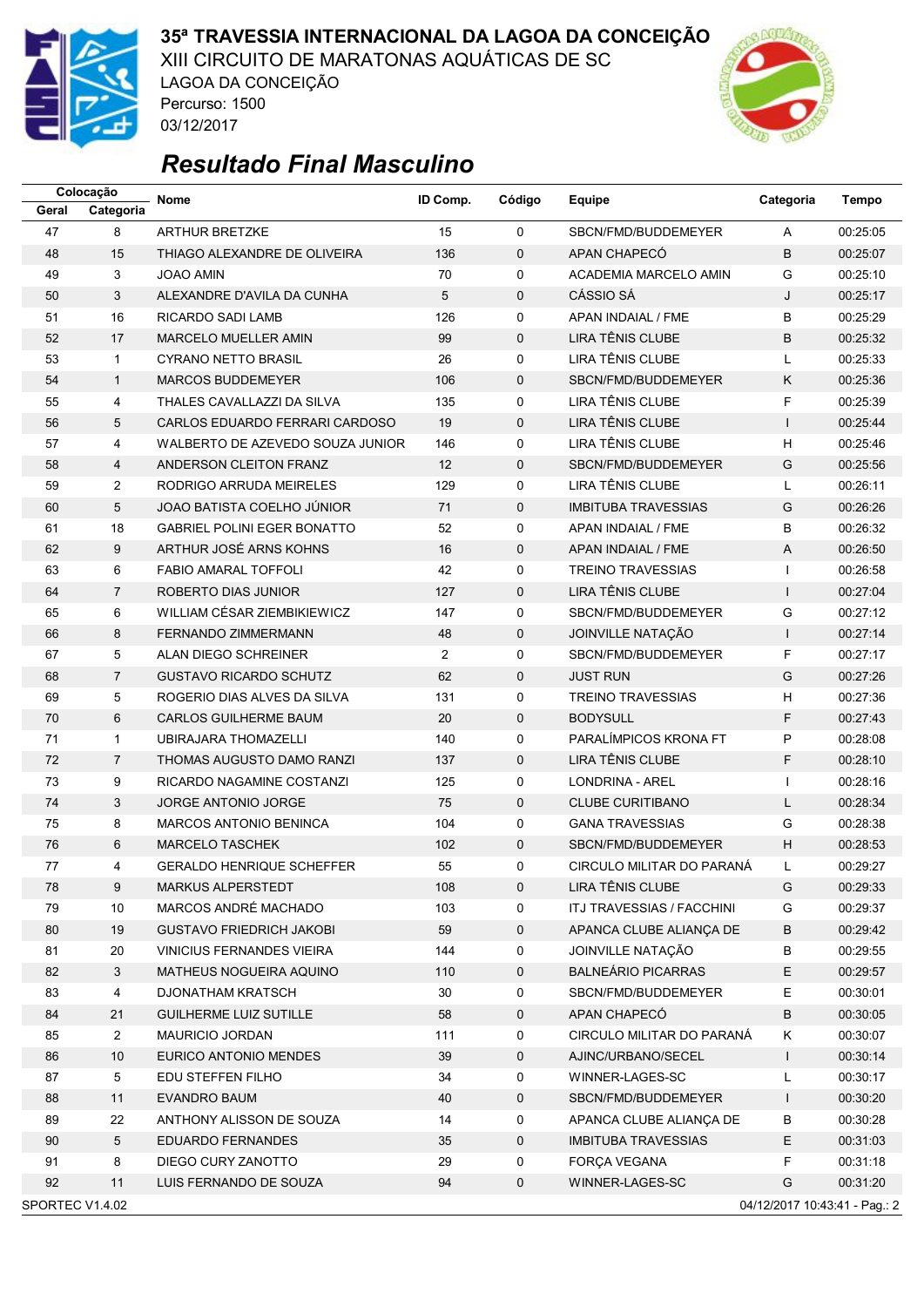

03/12/2017

### **35ª TRAVESSIA INTERNACIONAL DA LAGOA DA CONCEIÇÃO**

XIII CIRCUITO DE MARATONAS AQUÁTICAS DE SC LAGOA DA CONCEIÇÃO Percurso: 1500



## *Resultado Final Masculino*

|       | Colocação                                        | <b>Nome</b>                         | ID Comp. | Código      | Equipe                    | Categoria    | <b>Tempo</b> |  |
|-------|--------------------------------------------------|-------------------------------------|----------|-------------|---------------------------|--------------|--------------|--|
| Geral | Categoria                                        |                                     |          |             |                           |              |              |  |
| 93    | 12                                               | <b>EVERTON ZANIOLO VIEIRA</b>       | 41       | $\mathbf 0$ | JOINVILLE NATAÇÃO         | T            | 00:31:37     |  |
| 94    | 12                                               | <b>CLAYTON FENDRICH</b>             | 25       | 0           | SBCN/FMD/BUDDEMEYER       | G            | 00:31:58     |  |
| 95    | 4                                                | <b>JOACHIM GERECHT</b>              | 69       | 0           | <b>LAS LUNAS</b>          | J            | 00:32:03     |  |
| 96    | $\overline{7}$                                   | RAFAEL GULARTE LANAU                | 120      | 0           | APAN INDAIAL / FME        | Н            | 00:32:07     |  |
| 97    | 13                                               | HELDER FALCÃO DE AZEVEDO GOMES      | 63       | 0           | <b>TREINO TRAVESSIAS</b>  | G            | 00:32:09     |  |
| 98    | 14                                               | RICARDO FELIPE MASSIGNANI           | 251      | 0           | AABB JOAÇABA              | G            | 00:32:17     |  |
| 99    | 23                                               | VITOR P.P. ZIMMERMANN               | 145      | 0           | JOINVILLE NATAÇÃO         | B            | 00:32:19     |  |
| 100   | $\overline{2}$                                   | <b>JOSE FELICIANO LEITE NETO</b>    | 79       | $\mathbf 0$ | PARALÍMPICOS KRONA FT     | P            | 00:32:36     |  |
| 101   | 3                                                | VANDERLEI PEDRO QUINTINO            | 141      | 0           | PARALÍMPICOS KRONA FT     | P            | 00:32:40     |  |
| 102   | 8                                                | DANIEL FERNANDES                    | 27       | 0           | <b>AVULSO</b>             | H            | 00:32:43     |  |
| 103   | 24                                               | PEDRO MANOEL MOREIRA DA SILVA       | 119      | 0           | PEIXINHO AZUL             | B            | 00:32:47     |  |
| 104   | $\mathbf{1}$                                     | <b>VICENTE PICUSSA</b>              | 142      | $\mathbf 0$ | CIRCULO MILITAR DO PARANÁ | M            | 00:32:50     |  |
| 105   | 6                                                | LUIS CARLOS BECKER                  | 92       | 0           | TRAVESSIA PIÇARRAS        | Е            | 00:33:04     |  |
| 106   | 9                                                | <b>JOSE RICARDO LOPES</b>           | 82       | $\mathbf 0$ | EU E EU MESMO             | Н            | 00:33:12     |  |
| 107   | 9                                                | RODRIGO GUTIERREZ MONTORO           | 130      | 0           | <b>GANA TRAVESSIAS</b>    | F            | 00:33:22     |  |
| 108   | 13                                               | <b>MARCELO OTTE</b>                 | 100      | $\mathbf 0$ | <b>PAULA RAMOS</b>        | $\mathbf{I}$ | 00:34:01     |  |
| 109   | $\mathbf{1}$                                     | <b>MAXIMILIANO GROSS</b>            | 113      | 0           | LIRA TÊNIS CLUBE          | $\mathsf{N}$ | 00:34:41     |  |
| 110   | 6                                                | <b>JORGE LUIZ BRUN</b>              | 77       | $\mathbf 0$ | <b>NIKKEI</b>             | L            | 00:35:07     |  |
| 111   | 3                                                | JOSE HENRIQUE CANDEMIL              | 81       | 0           | <b>GUSTAVO BORGES</b>     | Κ            | 00:35:16     |  |
| 112   | $10$                                             | <b>GILMAR BUZZI JUNIOR</b>          | 56       | $\mathbf 0$ | <b>FME - INDAIAL</b>      | F            | 00:35:18     |  |
| 113   | $10$                                             | ROBSON FERNANDO DE OLIVEIRA         | 128      | 0           | TREINEBEM / PRATIKI B-    | H            | 00:35:39     |  |
| 114   | $\overline{7}$                                   | ROMERITO DE QUEIROZ                 | 132      | 0           | LIRA TÊNIS CLUBE          | L            | 00:35:52     |  |
| 115   | 8                                                | <b>IVAN CORREA DA CUNHA</b>         | 66       | 0           | SBCN/FMD/BUDDEMEYER       | L            | 00:36:14     |  |
| 116   | $\overline{7}$                                   | LUCAS WILL NUNEZ                    | 91       | 0           | <b>GANA TRAVESSIAS</b>    | C            | 00:36:18     |  |
| 117   | 14                                               | <b>HERBERT HEIMANN</b>              | 65       | 0           | SBCN/FMD/BUDDEMEYER       | $\mathbf{I}$ | 00:36:37     |  |
| 118   | $\overline{2}$                                   | HENRIQUE ALBERTO DAU CUGNASCA       | 64       | $\mathbf 0$ | CLINITEC INFORMATICA /    | M            | 00:36:47     |  |
| 119   | 11                                               | JEAN CARLOS DE SOUZA                | 68       | 0           | <b>BALNEÁRIO PICARRAS</b> | F            | 00:36:58     |  |
| 120   | $\overline{7}$                                   | ALEXANDRE TEIXEIRA D'AVILA DA CUNHA | 10       | 0           | CÁSSIO SÁ                 | E            | 00:37:01     |  |
| 121   | 9                                                | <b>CARLOS LACERDA</b>               | 21       | 0           | ACADEMIA MARCELO AMIN     | L            | 00:37:07     |  |
| 122   | 15                                               | ELTON DAVI STAUB                    | 36       | $\mathbf 0$ | <b>TREINO TRAVESSIAS</b>  | $\mathsf{I}$ | 00:37:09     |  |
| 123   | 5                                                | <b>MAURICIO VOIGT</b>               | 112      | 0           | SBCN/FMD/BUDDEMEYER       | J            | 00:38:44     |  |
| 124   | 11                                               | EDGAR DOS SANTOS PEREIRA            | 33       | 0           | <b>GANA TRAVESSIAS</b>    | Н,           | 00:38:53     |  |
| 125   | 4                                                | AMARO FRANCISCO DA SILVA            | 11       | 0           | PARALIMPICOS KRONA FT     | P            | 00:39:40     |  |
| 126   | $\overline{2}$                                   | LUIZ FERNANDO RODRIGUES PORTINHO    | 96       | 0           | <b>LAS LUNAS</b>          | N            | 00:39:43     |  |
| 127   | 16                                               | JOSE ROBERTO BARBIERI BRITO         | 83       | 0           | CIRCULO MILITAR DO PARANA | J.           | 00:39:48     |  |
| 128   | 17                                               | <b>MIGUEL SILVA</b>                 | 115      | 0           | <b>TCM INFORMATICA</b>    | T            | 00:40:34     |  |
| 129   | 4                                                | JOSE AMÉRICO DOS SANTOS ROSA        | 78       | 0           | <b>AMX SPORT</b>          | Κ            | 00:41:30     |  |
| 130   | 18                                               | <b>CHARLES RENATO CONTI</b>         | 24       | 0           | <b>RIVELCOR</b>           | $\mathbf{I}$ | 00:42:02     |  |
| 131   | 5                                                | CANDIDO KOWALSKI FILHO              | 18       | 0           | <b>OLIMPICA</b>           | Κ            | 00:42:56     |  |
| 132   | 6                                                | <b>GELSO LEMES DE CAMPOS</b>        | 54       | 0           | ÁGUA VIVA                 | J            | 00:44:21     |  |
| 133   | 19                                               | TIAGO MAGALHÃES CARDOSO             | 139      | 0           | ACADEMIA MARCELO AMIN     | $\mathbf{I}$ | 00:45:04     |  |
| 134   | 25                                               | <b>MARCOS VINICIUS ROSA</b>         | 107      | 0           | AQIB TALIB KANSAS         | B            | 00:45:18     |  |
| 135   | 20                                               | <b>FABIO BENZ</b>                   | 43       | 0           | <b>LAS LUNAS</b>          | $\mathbf{I}$ | 00:45:40     |  |
| 136   | $\overline{7}$                                   | MILTON MARIO GIAXA JUNIOR           | 116      | 0           | SBCN/FMD/BUDDEMEYER       | J            | 00:48:53     |  |
| 137   | 6                                                | <b>FREDY FICHT</b>                  | 49       | 0           | AGUAS ABERTAS BLUMENAU    | Κ            | 00:50:22     |  |
| 138   | 5                                                | JOSE VALCIR DE SOUSA                | 84       | 0           | PARALÍMPICOS KRONA FT     | P            | 01:02:32     |  |
|       | SPORTEC V1.4.02<br>04/12/2017 10:43:41 - Pag.: 3 |                                     |          |             |                           |              |              |  |